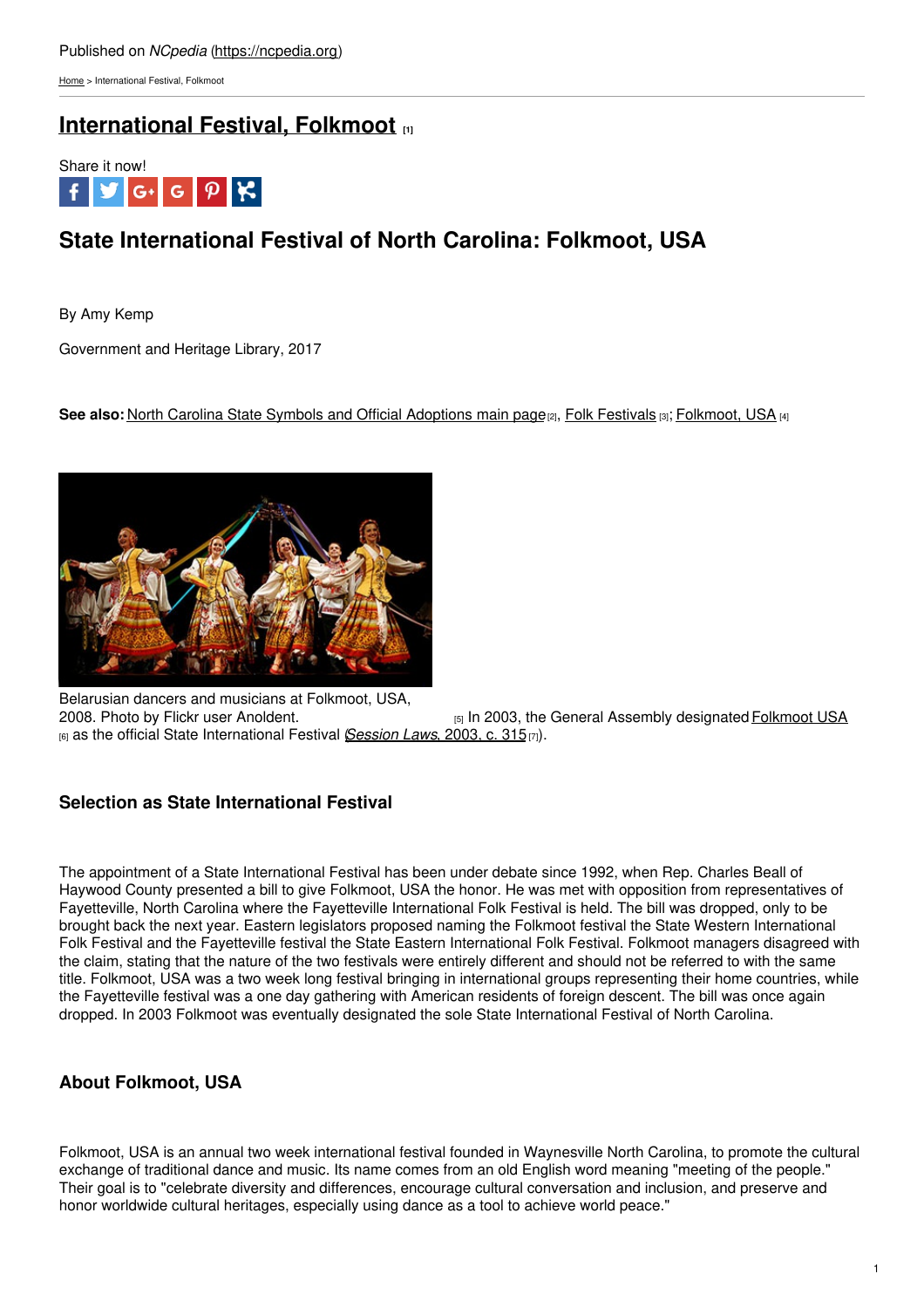Folkmoot was the idea of local Waynesville surgeon Dr. Clinton Border who thought that North Carolina's rich traditional culture would make it ideal for hosting an international heritage festifal. The first festival was held in 1984 and featured perormers from England, Germany, Holland, Ireland, Turkey, Mexico, Puerto Rico and India. Since then, over 8,000 performers from 200 different countries have performed at Folkmoot. The festival is held over a two week period at locations throughout Western North Carolina and now includes a year-round cultural center and non-profit organization. On average, Folkmoot, USA draws over 70,000 visitors from 40 different states. It is one of only two American festivals of its kind, and is internationally acknowledged and respected. It has also been designated "One of the Top Twenty Events in the Southeast" by the Southeast Tourism Society for more than twenty years.

Recently the festival has promoted a shift from a primarily 'audience' format to that of an interactive, educational framework. New activities include dance lessons, community dinners, cultural pannel discussions, a kids camp, and educational partnerships with local schools and universities. Popular traditional events include the Parade of Nations and International Festival Day in downtown Waynesville.

| <b>North Carolina Session Law</b>                                                       |  |
|-----------------------------------------------------------------------------------------|--|
| Exerpt from SESSION LAW 2003-315                                                        |  |
| <b>SENATE BILL 840</b>                                                                  |  |
| AN ACT TO ADOPT FOLKMOOT USA<br>AS NORTH CAROLINA'S OFFICIAL<br>INTERNATIONAL FESTIVAL. |  |

Whereas, Folkmoot USA is an annual international festival held in Western North Carolina by North Carolina International Folk Festival, Inc., to promote the cultural exchange of traditional dance and music; and

Whereas, the name "Folkmoot" is an old English word meaning "meeting of the people"; and

Whereas, the first Folkmoot festival was held in 1984 and has grown to one of the largest folk festivals of its kind; and

Whereas, most of Folkmoot's worldwide participants are not professional dancers and musicians, but ordinary people who are proud of their culture and enjoy sharing it with others; and

Whereas, these diverse, international performers wear native costumes, play unique instruments, and perform authentic folk dances; and

Whereas, over the years, 190 folk groups representing 95 countries have participated in Folkmoot; and

Whereas, Folkmoot has been named a "Top 20 Event in the Southeast" by the Southeast Tourism Society for 16 years, a 2003 "Top 100 Event in America" by the North American Bus Association, and one of North Carolina's "Most Outstanding Festivals"; and

Whereas, Folkmoot's 70,000 annual visitors come from more than 40 states and from more than half of North Carolina's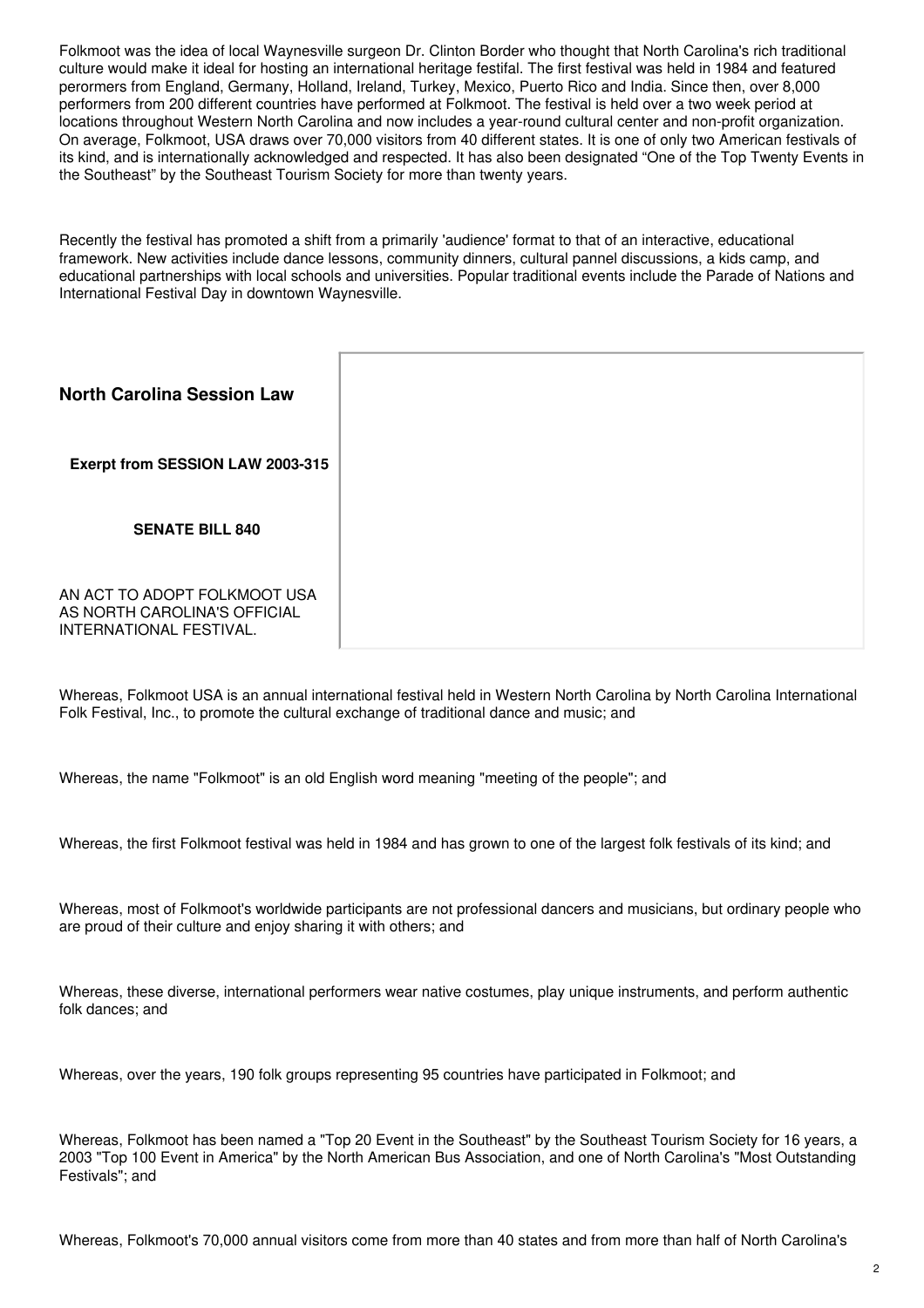Whereas, Folkmoot creates a positive economic impact of almost four million dollars in the State; and



Dancer from Togo at Folkmoot, USA - 2008. Photo from Flickr user [Anoldent.](https://www.flickr.com/photos/anoldent/3745282937/in/photolist-6H2C27-6GXyfi-6GXy3c-6GXy8K-6H2CrS-6H26cf-6H26gh-6GX1Er-6H267j-6H25V9) [8]

Whereas, Folkmoot is a great cultural resource that provides entertainment and education and promotes tourism in North Carolina; and

Whereas, adopting Folkmoot USA as North Carolina's official international festival will enhance the exchange of international culture and increase tourism in North Carolina; Now, therefore,

The General Assembly of North Carolina enacts:

**SECTION 1.** Chapter 145 of the General Statutes is amended by adding a new section to read:

"§ 145-19. State International Festival.

Folkmoot USA is adopted as the official international festival of the State of North Carolina".

In the General Assembly read three times and ratified this the <sup>3d</sup> day of July, 2003.

s/ Michael F. Easley

Governor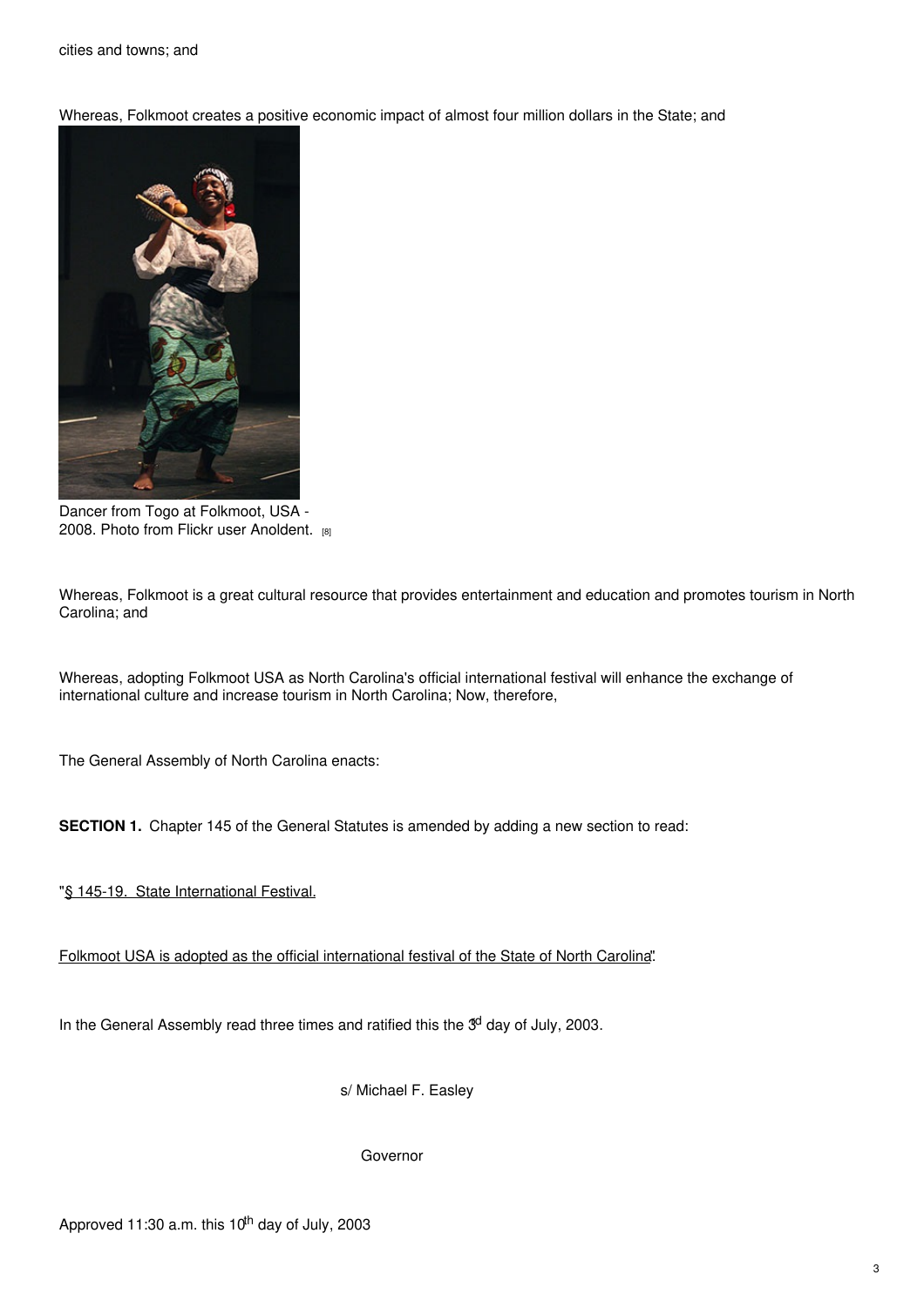#### **References:**

Folkmoot Official website: <http://folkmoot.org/> [9]

Stinneford, Mark. "It's East Vs. West In Legislative Battle Of International Festivals,"*Fayetteville Observer, The* (NC), April 26, 1993.

"International Folk Festival Planned for Waynesville,"*Pilot, The* (Southern Pines, NC), July 11, 2003.

Folkmoot - Asheville Tourism: <https://www.romanticasheville.com/folkmoot.htm> [10]

Image Credit:

Dancers from Belarus and Togo performing on stage, Folkmoot, 2009. Image courtesy of Flickr user anoldent. Available from <https://www.flickr.com/photos/anoldent/albums/72157606334279322> [11] (accessed July 13, 2017).

Video Credit:

Folkmoot Parade of Nations. Video courtesty The Mountaineer newspaper, Haywood County, North Carolina. Available from [https://www.youtube.com/watch?v=7-ec\\_lxDIWI](https://www.youtube.com/watch?v=7-ec_lxDIWI) [12] 9 (accessed July 13, 2017).

**Subjects:**

State [Symbols](https://ncpedia.org/category/subjects/state-symbol) [13] **Authors:** [Kemp,](https://ncpedia.org/category/authors/kemp-amy) Amy [14] **Origin - location:** [Mountains](https://ncpedia.org/category/origin-location/mountains) [15] [Buncombe](https://ncpedia.org/category/origin-location/mountain-8) County [16] [Asheville](https://ncpedia.org/category/origin-location/mountain-9) [17] [Haywood](https://ncpedia.org/category/origin-location/mountain-5) County [18] **[Waynesville](https://ncpedia.org/category/origin-location-6)** [19] Macon [County](https://ncpedia.org/category/origin-location/mountain-2) [20] **From:** [Government](https://ncpedia.org/category/entry-source/government) & Heritage Library, State Library of North Carolina.[21]

13 July 2017 | Kemp, Amy

**Source URL:** https://ncpedia.org/symbols/international-festival

#### **Links**

[2] https://ncpedia.org/symbols

[3] https://ncpedia.org/folk-festivals-part-2-original-folk

[4] https://ncpedia.org/folkmoot-usa

[5] https://www.flickr.com/photos/anoldent/2696837994/in/photolist-57iZYN-6GWPAP-6H2HJY-6GWRan-6JjxpE-6Jmi7z-6H26cf-6GXtp8-6Jjyq7- 6H2ii3-6GX66R-6JKZo3-8wj6Vv-6JfsqR-57DmrB-6JKZrm-6H2iHU-6JFUVK-6H2abm-6GXDb6-6JFH1D-6GXenR-6H2a6L-8wn6E5-6GWPvK-6GWRkD-6H1TVL-6H2HXh-6H2imS-6GXtxV-6GXnzt-6GX6dn-6JFHin-6GXnuM-6GXesM-6GXtMx-6JffQM-6GWRwM-57Ho25-6H22Vf-6GWXpX-6GX69k-6GX63a-6H2Hvs-6JfgbK-6GXeD2-6H22QQ-6H2xBu-6H22B7-6H22rw

[6] https://www.folkmoot.org/

6H25V9

[9] http://folkmoot.org/

[11] https://www.flickr.com/photos/anoldent/albums/72157606334279322

<sup>[1]</sup> https://ncpedia.org/symbols/international-festival

<sup>[7]</sup> https://www.ncleg.net/EnactedLegislation/SessionLaws/HTML/2003-2004/SL2003-315.html

<sup>[8]</sup> https://www.flickr.com/photos/anoldent/3745282937/in/photolist-6H2C27-6GXyfi-6GXy3c-6GXy8K-6H2CrS-6H26cf-6H26gh-6GX1Er-6H267j-

<sup>[10]</sup> https://www.romanticasheville.com/folkmoot.htm

<sup>[12]</sup> https://www.youtube.com/watch?v=7-ec\_lxDIWI

<sup>[13]</sup> https://ncpedia.org/category/subjects/state-symbol